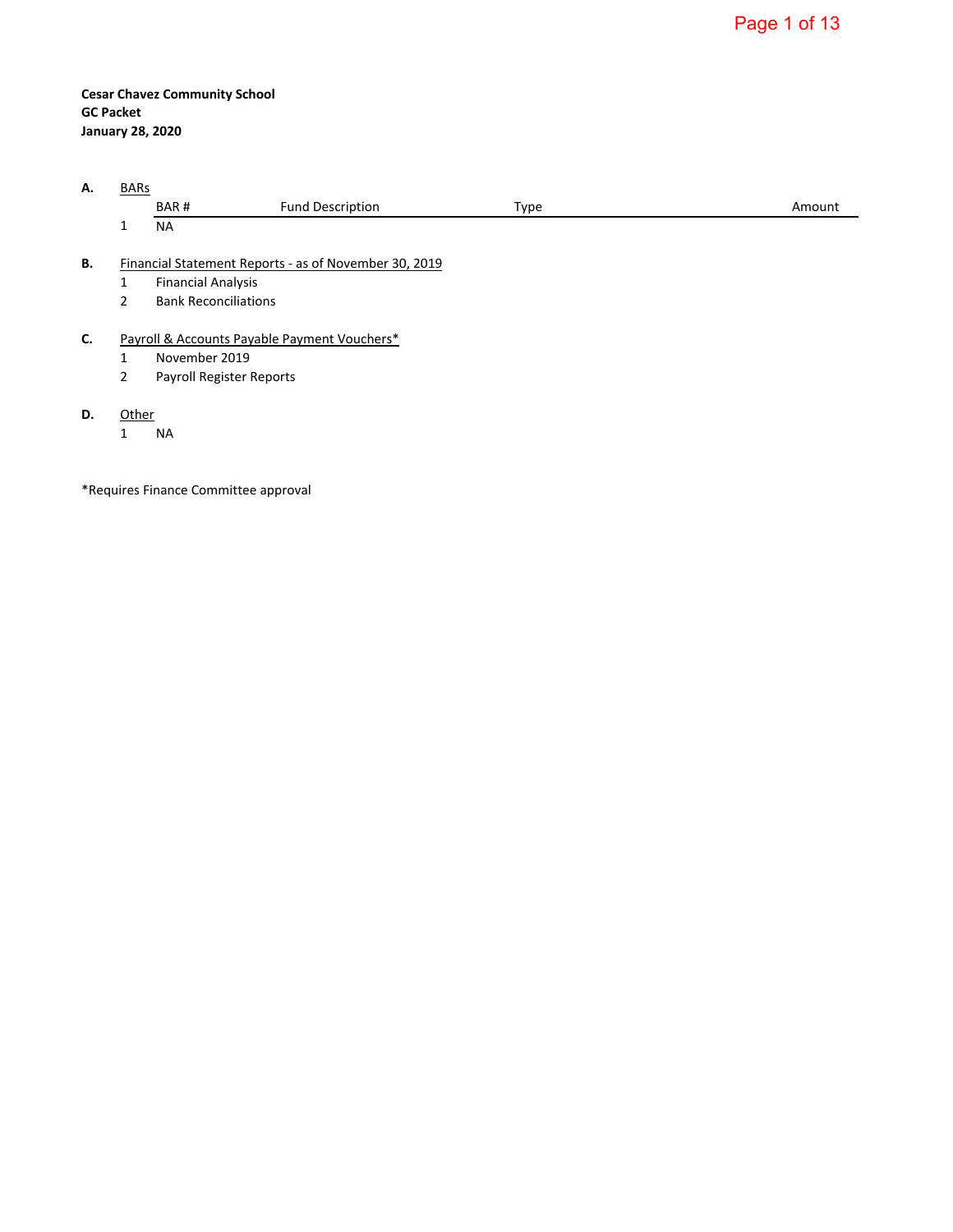# **Check Summary**

# **Checks Dated 11/01/2019 through 11/30/2019**

|  | d Report |  |
|--|----------|--|
|--|----------|--|

| <b>Check Number</b> | <b>Check Date</b>                                                                                                                                                                      | Pay to the Order of                     | <b>Check Amount</b>   |  |  |  |  |
|---------------------|----------------------------------------------------------------------------------------------------------------------------------------------------------------------------------------|-----------------------------------------|-----------------------|--|--|--|--|
| 11718               | 11/08/2019                                                                                                                                                                             | <b>ACES</b>                             | 9,533.45              |  |  |  |  |
| 11719               | 11/08/2019                                                                                                                                                                             | <b>CES</b>                              | 6,162.58              |  |  |  |  |
| 11720               | 11/08/2019                                                                                                                                                                             | <b>Charter School Nursing</b>           | 2,718.45              |  |  |  |  |
| 11721               | 11/08/2019                                                                                                                                                                             | <b>Crystal Springs Bottled Water</b>    | 102.64                |  |  |  |  |
| 11722               | 11/08/2019                                                                                                                                                                             | EM3 Networks, LLC                       | 143.64                |  |  |  |  |
| 11723               | 11/08/2019                                                                                                                                                                             | LaBarge Landscape                       | 323.63                |  |  |  |  |
| 11724               | 11/08/2019                                                                                                                                                                             | Precision Security, LLC                 | 3,349.73              |  |  |  |  |
| 11725               | 11/08/2019                                                                                                                                                                             | Richard M. Romero Consulting            | 539.38                |  |  |  |  |
| 11726               | 11/08/2019                                                                                                                                                                             | TSA Consulting Group, Inc.              | 50.00                 |  |  |  |  |
| 11727               | 11/08/2019                                                                                                                                                                             | Wells Fargo Financial                   | 1,589.40              |  |  |  |  |
| 11728               | 11/08/2019                                                                                                                                                                             | <b>White Stone Communications</b>       | 223.30                |  |  |  |  |
| 11729               | 11/11/2019                                                                                                                                                                             | <b>EPARS TSA Consulting Group Inc</b>   | 3,450.00              |  |  |  |  |
| 11730               | 11/06/2019                                                                                                                                                                             | NM RHC                                  | 3,086.94              |  |  |  |  |
| 11731               | 11/04/2019                                                                                                                                                                             | NM Taxation/Revenue Department          | 2,381.29              |  |  |  |  |
| 11732               | 11/06/2019                                                                                                                                                                             | <b>NMPSIA</b>                           | 17,061.36             |  |  |  |  |
| 11733               | 11/14/2019                                                                                                                                                                             | Scholz, Mark S                          | 29.98                 |  |  |  |  |
| 11734               | 11/15/2019                                                                                                                                                                             | <b>ABCWUA</b>                           | 404.03                |  |  |  |  |
| 11735               | 11/15/2019                                                                                                                                                                             | Amazon.com                              | 3,227.03              |  |  |  |  |
| 11736               | 11/15/2019                                                                                                                                                                             | Bennett, Tabatha                        | 200.00                |  |  |  |  |
| 11737               | 11/15/2019                                                                                                                                                                             | Century Link                            | 97.38                 |  |  |  |  |
| 11738               | 11/15/2019                                                                                                                                                                             | Century Link                            | 2.02                  |  |  |  |  |
| 11739               | 11/15/2019                                                                                                                                                                             | Kelly Services, Inc.                    | 120.82                |  |  |  |  |
| 11740               | 11/15/2019                                                                                                                                                                             | LSG and Associates, Inc.                | 1,312.50              |  |  |  |  |
| 11741               | 11/15/2019                                                                                                                                                                             | NaMa Catering                           | 6,349.50              |  |  |  |  |
| 11742               | 11/15/2019                                                                                                                                                                             | Sam's Club & Wal-mart                   | 433.99                |  |  |  |  |
| 11743               | 11/15/2019                                                                                                                                                                             | <b>NM Educational RetirementBoard</b>   | 25,473.92             |  |  |  |  |
| 11744               | 11/21/2019                                                                                                                                                                             | <b>EFTPS</b>                            | 224.93                |  |  |  |  |
| 11746               | 11/21/2019                                                                                                                                                                             | Albuquerque Publishing                  | 281.91                |  |  |  |  |
| 11747               | 11/21/2019                                                                                                                                                                             | Better Homes and Gardens Billing Center | 12.00                 |  |  |  |  |
| 11748               | 11/21/2019                                                                                                                                                                             | Bremmany, LLC                           | 423.73                |  |  |  |  |
| 11749               | 11/21/2019                                                                                                                                                                             | CliftonLarsonAllen LLP                  | 3,536.14              |  |  |  |  |
| 11750               | 11/21/2019                                                                                                                                                                             | <b>Education Week</b>                   | 79.00                 |  |  |  |  |
| 11751               | 11/21/2019                                                                                                                                                                             | Food Network Magazine                   | 44.97                 |  |  |  |  |
| 11752               | 11/21/2019                                                                                                                                                                             | Good Housekeeping Magazine              | 9.00                  |  |  |  |  |
| 11753               | 11/21/2019                                                                                                                                                                             | LaBarge Landscape                       | 140.24                |  |  |  |  |
| 11754               | 11/21/2019                                                                                                                                                                             | New Mexico Gas Company                  | 126.82                |  |  |  |  |
| 11755               | 11/21/2019                                                                                                                                                                             | New Mexico Magazine                     | 17.00                 |  |  |  |  |
| 11756               | 11/21/2019                                                                                                                                                                             | Sports Illustrated                      | 35.00                 |  |  |  |  |
| 11757               | 11/21/2019                                                                                                                                                                             | Time Magazine                           | 39.75                 |  |  |  |  |
| 11758               | 11/26/2019                                                                                                                                                                             | <b>ABCWUA</b>                           | 10.59                 |  |  |  |  |
| 11759               | 11/26/2019                                                                                                                                                                             | <b>ACES</b>                             | 858.30                |  |  |  |  |
| 11760               | 11/26/2019                                                                                                                                                                             | <b>ACR LLC</b>                          | 313.51                |  |  |  |  |
| 11761               | 11/26/2019                                                                                                                                                                             | Arness, Tani                            | 91.15                 |  |  |  |  |
| 11762               | 11/26/2019                                                                                                                                                                             | <b>CCCS Education Foundation</b>        | 38,457.70             |  |  |  |  |
| 11763               | 11/26/2019                                                                                                                                                                             | Century Link                            | 6.34                  |  |  |  |  |
| 11764               | 11/26/2019                                                                                                                                                                             | Kelly Services, Inc.                    | 220.48                |  |  |  |  |
| 11765               | 11/26/2019                                                                                                                                                                             | LSG and Associates, Inc.                | 810.00                |  |  |  |  |
| 11766               | 11/26/2019                                                                                                                                                                             | Matthews Fox, P.C.                      | 11,060.63             |  |  |  |  |
| 11767               | 11/26/2019                                                                                                                                                                             | New Mexico Magazine                     | 12.00                 |  |  |  |  |
|                     |                                                                                                                                                                                        |                                         | SCHOOL <b>ABILITY</b> |  |  |  |  |
|                     | The preceding Checks have been issued in accordance with the District's Policy and authorization<br>of the Board of Trustees. It is recommended that the preceding Checks be approved. |                                         |                       |  |  |  |  |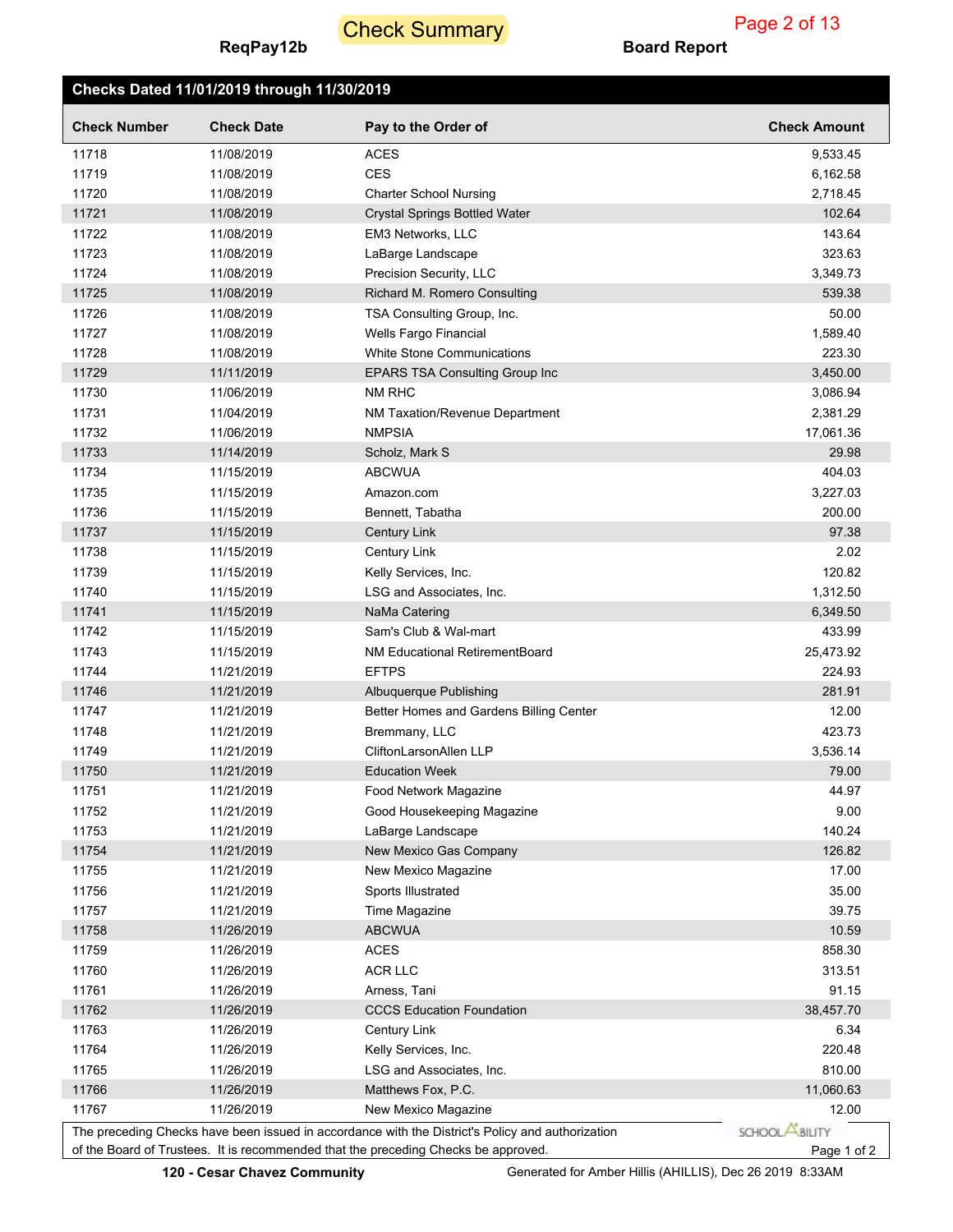## **Checks Dated 11/01/2019 through 11/30/2019**

| <b>Check Number</b> | <b>Check Date</b> | Pay to the Order of            |    | <b>Check Amount</b> |
|---------------------|-------------------|--------------------------------|----|---------------------|
| 11768               | 11/26/2019        | NM Taxation/Revenue Department |    | 2,407.74            |
| 11769               | 11/26/2019        | People Magazine                |    | 15.00               |
| 11770               | 11/26/2019        | <b>PNM</b>                     |    | 1,617.72            |
| 11771               | 11/26/2019        | Sam's Club & Wal-mart          |    | 843.98              |
|                     |                   | <b>Total Number of Checks</b>  | 53 | 150,062.59          |

#### **Fund Recap**

| <b>Fund</b> | <b>Description</b>                  | <b>Check Count</b> | <b>Expensed Amount</b> |
|-------------|-------------------------------------|--------------------|------------------------|
| 11000       | <b>Operational Fund</b>             | 50                 | 117,394.95             |
| 21000       | <b>Food Services Fund</b>           | 2                  | 6,586.31               |
| 23000       | Non-Instruct Fund                   | 2                  | 909.79                 |
| 24101       | Title I - IASA                      | 6                  | 3.364.04               |
| 24106       | <b>IDEA-B Entitlement</b>           | 8                  | 8,674.64               |
| 24189       | SSAE Title IV                       | 5                  | 272.22                 |
| 27109       | PED Safety in Schools               |                    | 21.47                  |
| 28190       | <b>GRADS</b> - Instruction          | 3                  | 197.50                 |
| 31200       | <b>Public School Capital Outlay</b> |                    | 12,641.67              |
|             | <b>Total Number of Checks</b>       | 53                 | 150,062.59             |
|             | Less Unpaid Tax Liability           |                    | .00                    |
|             | <b>Net (Check Amount)</b>           |                    | 150,062.59             |

The preceding Checks have been issued in accordance with the District's Policy and authorization SCHOOL **ABILITY** of the Board of Trustees. It is recommended that the preceding Checks be approved. Page 2 of 2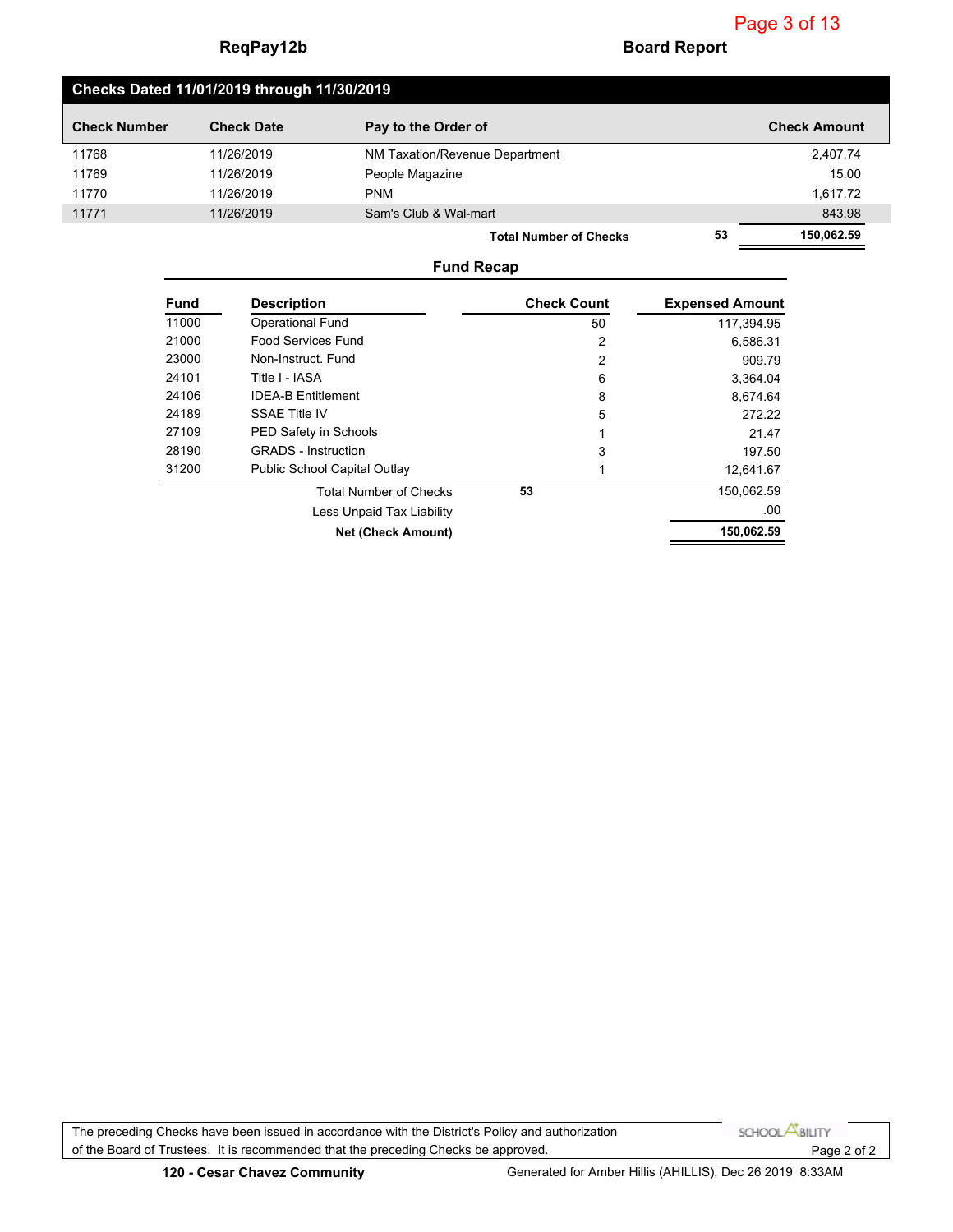**Check Detail** 

### **ReqPay04c Check Register with Accounts and Org Recap**

Page 4 of 13

|                        |       |                                     |                                                      |          |                         | <b>Bank Account 120MAIN - Wells Fargo Operating Account</b> |
|------------------------|-------|-------------------------------------|------------------------------------------------------|----------|-------------------------|-------------------------------------------------------------|
|                        |       | <b>Comment</b>                      |                                                      |          |                         |                                                             |
| <b>Payment Id</b>      |       |                                     |                                                      |          |                         |                                                             |
| Check # 11718          | 11000 | 11/08/2019                          | <b>Check Amt</b>                                     |          | 9,533.45 Status Cleared | ACES (001522/2)                                             |
| 4647                   |       |                                     | <b>Business Manager Services &amp; Software</b>      |          |                         | 9,533.45<br>11000-2500-53414-0000-512001-0000-00000         |
| Check # 11719          | 24106 | 11/08/2019                          | Check Amt                                            | 6,162.58 | Status Cleared          | CES (000327/2)                                              |
| 36-031605              |       | Diagnosticians                      |                                                      |          |                         | 832.20<br>24106-2100-53211-2000-512001-0000-00000           |
| 36-031811<br>36-032136 |       | Diagnosticians                      |                                                      |          |                         | 3,091.10<br>24106-2100-53211-2000-512001-0000-00000         |
|                        |       | Diagnosticians                      |                                                      |          |                         | 2,239.28<br>24106-2100-53211-2000-512001-0000-00000         |
| Check # 11720          |       | 11000 11/08/2019                    | <b>Check Amt</b>                                     | 2.718.45 | Status Cleared          | <b>Charter School Nursing (000847/1)</b>                    |
| 2229                   |       | <b>Nurse Services</b>               |                                                      |          |                         | 2,718.45<br>11000-2100-53414-0000-512001-0000-00000         |
| Check # 11721          | 11000 | 11/08/2019                          | <b>Check Amt</b>                                     | 102.64   | Status Cleared          | Crystal Springs Bottled Water (000334/1)                    |
| 1014199767             |       | <b>Bottled Water</b>                |                                                      |          |                         | 42.39<br>11000-2400-56118-0000-512001-0000-00000            |
| 1028195926             |       | <b>Bottled Water</b>                |                                                      |          |                         | 49.46<br>11000-2400-56118-0000-512001-0000-00000            |
| 319117                 |       | <b>Bottled Water</b>                |                                                      |          |                         | 10.79<br>11000-2400-56118-0000-512001-0000-00000            |
| Check # 11722          | 11000 | 11/08/2019                          | <b>Check Amt</b>                                     | 143.64   | Status Cleared          | <b>EM3 Networks, LLC (010028/1)</b>                         |
| 5832                   |       | <b>Internet Services</b>            |                                                      |          |                         | 143.64<br>11000-2600-54416-0000-512001-0000-00000           |
| Check # 11723          | 11000 | 11/08/2019                          | <b>Check Amt</b>                                     | 323.63   | Status Cleared          | LaBarge Landscape (010003/1)                                |
| 39760                  |       | Monthly Landscaping Services        |                                                      |          |                         | 323.63<br>11000-2600-54312-0000-512001-0000-00000           |
| Check # 11724          | 11000 | 11/08/2019                          | <b>Check Amt</b>                                     | 3,349.73 | Status Cleared          | Precision Security, LLC (010046/1)                          |
| 7675                   |       | <b>Security Services</b>            |                                                      |          |                         | 3,349.73<br>11000-2600-55915-0000-512001-0000-00000         |
| Check # 11725          | 11000 | 11/08/2019                          | <b>Check Amt</b>                                     | 539.38   | Status Cleared          | Richard M. Romero Consulting (001407/1)                     |
| 1314                   |       | 6 months - Lobbyist services        |                                                      |          |                         | 539.38<br>11000-2300-55915-0000-512001-0000-00000           |
| Check # 11726          | 11000 | 11/08/2019                          | <b>Check Amt</b>                                     | 50.00    | Status Cleared          | TSA Consulting Group, Inc. (001363/1)                       |
| 44351                  |       | Section 403B Administration Charges |                                                      |          |                         | 50.00<br>11000-2500-55915-0000-512001-0000-00000            |
| Check # 11727          | 11000 | 11/08/2019                          | <b>Check Amt</b>                                     | 1,589.40 | Status Cleared          | Wells Fargo Financial (000647/1)                            |
| 5007789980             |       | Copier Lease                        |                                                      |          |                         | 1,589.40<br>11000-2500-54620-0000-512001-0000-00000         |
| Check # 11728          | 11000 | 11/08/2019                          | <b>Check Amt</b>                                     | 223.30   | Status Cleared          | White Stone Communications (010017/1)                       |
| 19-11-13               |       |                                     | Telephone System Service Agreement                   |          |                         | 223.30<br>11000-2600-55915-0000-512001-0000-00000           |
| Check # 11729          | 11000 | 11/11/2019                          | <b>Check Amt</b>                                     | 3,450.00 | Status Cleared          | <b>EPARS TSA Consulting Group Inc (901000/1)</b>            |
| 20191010-REG           |       | (REG)                               | EPARS TSA Consulting Group Inc (901000/1) 10/10/2019 |          | 11000-                  | 1,653.50<br>$-23147-$                                       |
|                        |       |                                     |                                                      |          | 28190-                  | 71.50<br>$-23147-$                                          |
| 20191025-REG           |       | (REG)                               | EPARS TSA Consulting Group Inc (901000/1) 10/25/2019 |          | 11000-                  | 1,653.50<br>$-23147-$                                       |
|                        |       |                                     |                                                      |          | 28190-                  | 71.50<br>$-23147-$                                          |
| Check # 11730          | 11000 | 11/06/2019                          | <b>Check Amt</b>                                     | 3.086.94 | Status Cleared          | NM RHC (900006/1)                                           |
|                        |       |                                     |                                                      |          |                         |                                                             |

Selection Sorted by Check Number, Inv #, Include Address=No, (Org = 120, Source = N, Pay To = N, Payment Method = N, Starting Check Date = 11/1/2019, Ending Check Date = 11/30/2019, Summary? = N, Sort/Group 1 = , Sort/Group 2 = ) Page 1 of 8

SCHOOL **ABILITY**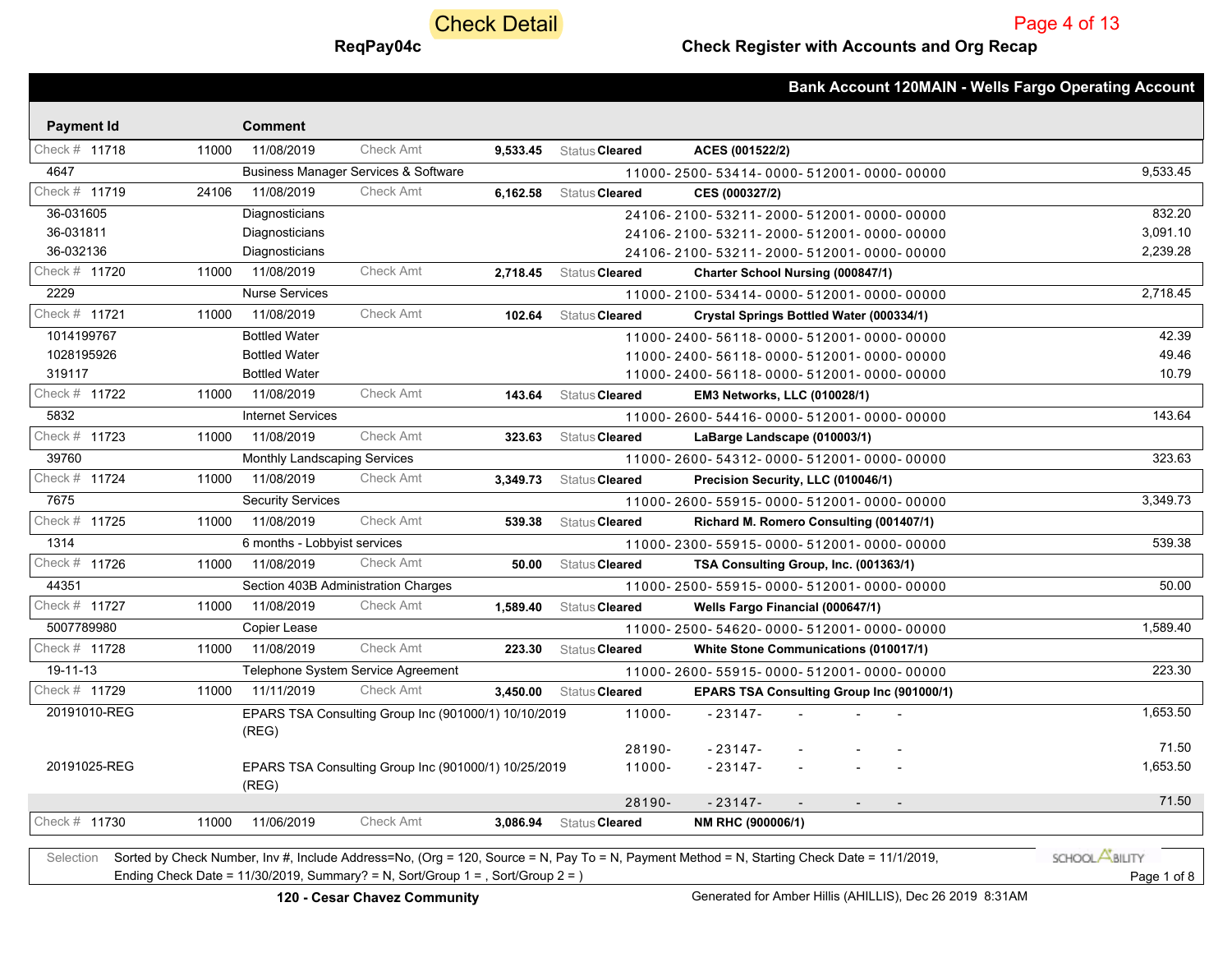## **ReqPay04c Check Register with Accounts and Org Recap**

|                   |       |                             |                                                                                 |           |                                                                                                                                             |                                           |                |                | <b>Bank Account 120MAIN - Wells Fargo Operating Account</b> |
|-------------------|-------|-----------------------------|---------------------------------------------------------------------------------|-----------|---------------------------------------------------------------------------------------------------------------------------------------------|-------------------------------------------|----------------|----------------|-------------------------------------------------------------|
| <b>Payment Id</b> |       | <b>Comment</b>              |                                                                                 |           |                                                                                                                                             |                                           |                |                |                                                             |
| Check # 11730     | 11000 | 11/06/2019                  | <b>Check Amt</b>                                                                | 3,086.94  | Status Cleared                                                                                                                              | NM RHC (900006/1) - continued             |                |                |                                                             |
| 20191010-REG      |       |                             | NM RHC (900006/1) 10/10/2019 (REG)                                              |           | 11000-                                                                                                                                      | $-23123-$                                 |                |                | 1,418.76                                                    |
|                   |       |                             |                                                                                 |           | $24101 -$                                                                                                                                   | $-23123-$                                 |                |                | 112.62                                                      |
|                   |       |                             |                                                                                 |           | 24189-                                                                                                                                      | $-23123-$                                 | $\blacksquare$ |                | 8.27                                                        |
|                   |       |                             |                                                                                 |           | 28190-                                                                                                                                      | $-23123-$                                 |                |                | 3.27                                                        |
| 20191025-REG      |       |                             | NM RHC (900006/1) 10/25/2019 (REG)                                              |           | 11000-                                                                                                                                      | $-23123-$                                 |                |                | 1,410.72                                                    |
|                   |       |                             |                                                                                 |           | $24101 -$                                                                                                                                   | $-23123-$                                 |                |                | 89.63                                                       |
|                   |       |                             |                                                                                 |           | 24106-                                                                                                                                      | $-23123-$                                 |                |                | 32.13                                                       |
|                   |       |                             |                                                                                 |           | 24189-                                                                                                                                      | $-23123-$                                 |                | $\overline{a}$ | 8.27                                                        |
|                   |       |                             |                                                                                 |           | 28190-                                                                                                                                      | $-23123-$                                 |                |                | 3.27                                                        |
| Check $#$ 11731   | 11000 | 11/04/2019                  | <b>Check Amt</b>                                                                | 2,381.29  | Status Cleared                                                                                                                              | NM Taxation/Revenue Department (900003/1) |                |                |                                                             |
| 20191010-REG      |       | (REG)                       | NM Taxation/Revenue Department (900003/1) 10/10/2019                            |           | 11000-                                                                                                                                      | $-23142-$                                 |                |                | 1,119.49                                                    |
|                   |       |                             |                                                                                 |           | $24101 -$                                                                                                                                   | $-23142-$                                 |                |                | 59.84                                                       |
|                   |       |                             |                                                                                 |           | 24189-                                                                                                                                      | $-23142-$                                 |                |                | 6.96                                                        |
| 20191025-REG      |       | (REG)                       | NM Taxation/Revenue Department (900003/1) 10/25/2019                            |           | 11000-                                                                                                                                      | $-23142-$                                 |                |                | 1,123.08                                                    |
|                   |       |                             |                                                                                 |           | $24101 -$                                                                                                                                   | $-23142-$                                 |                |                | 37.37                                                       |
|                   |       |                             |                                                                                 |           | 24106-                                                                                                                                      | $-23142-$                                 |                |                | 27.59                                                       |
|                   |       |                             |                                                                                 |           | 24189-                                                                                                                                      | $-23142-$                                 |                |                | 6.96                                                        |
| Check # 11732     | 11000 | 11/06/2019                  | <b>Check Amt</b>                                                                | 17,061.36 | Status Cleared                                                                                                                              | NMPSIA (900001/1)                         |                |                |                                                             |
| 20191010-REG      |       |                             | NMPSIA (900001/1) 10/10/2019 (REG)                                              |           | 11000-                                                                                                                                      | $-23125-$                                 |                |                | 8,113.59                                                    |
|                   |       |                             |                                                                                 |           | $24101 -$                                                                                                                                   | $-23125-$                                 |                |                | 694.00                                                      |
|                   |       |                             |                                                                                 |           | 24189-                                                                                                                                      | $-23125-$                                 |                |                | 45.55                                                       |
| 20191025-REG      |       |                             | NMPSIA (900001/1) 10/25/2019 (REG)                                              |           | 11000-                                                                                                                                      | $-23125-$                                 |                |                | 7,990.77                                                    |
|                   |       |                             |                                                                                 |           | $24101 -$                                                                                                                                   | $-23125-$                                 |                |                | 567.02                                                      |
|                   |       |                             |                                                                                 |           | 24106-                                                                                                                                      | $-23125-$                                 |                |                | 248.56                                                      |
|                   |       |                             |                                                                                 |           | 24189-                                                                                                                                      | $-23125-$                                 |                |                | 45.55                                                       |
| DP20-00009        |       | NMPSIA Adj 2019 10          |                                                                                 |           |                                                                                                                                             | 11000-1000-52311-0000-512001-0000-00000   |                |                | 642.50-                                                     |
|                   |       |                             |                                                                                 |           |                                                                                                                                             | 11000-1000-52312-0000-512001-0000-00000   |                |                | $1.18 -$                                                    |
| Check # 11733     | 11000 | 11/14/2019                  | <b>Check Amt</b>                                                                | 29.98     | Status Cleared                                                                                                                              | Scholz, Mark S (010005/1)                 |                |                |                                                             |
| 20191106          |       | Foot Stools for Music class |                                                                                 |           |                                                                                                                                             | 11000-1000-56118-1010-512001-0000-00000   |                |                | 29.98                                                       |
| Check # 11734     | 11000 | 11/15/2019                  | <b>Check Amt</b>                                                                | 404.03    | Status Cleared                                                                                                                              | ABCWUA (001289/1)                         |                |                |                                                             |
| 505420315613      |       | Utilities - Water           |                                                                                 |           |                                                                                                                                             | 11000-2600-54415-0000-512001-0000-00000   |                |                | 18.48                                                       |
| 515927832412      |       | Utilities - Water           |                                                                                 |           |                                                                                                                                             | 11000-2600-54415-0000-512001-0000-00000   |                |                | 385.55                                                      |
| Check # 11735     | 11000 | 11/15/2019                  | <b>Check Amt</b>                                                                | 3,227.03  | Status Cleared                                                                                                                              | Amazon.com (001361/1)                     |                |                |                                                             |
| Selection         |       |                             |                                                                                 |           | Sorted by Check Number, Inv #, Include Address=No, (Org = 120, Source = N, Pay To = N, Payment Method = N, Starting Check Date = 11/1/2019, |                                           |                |                | SCHOOL <b>ABILITY</b>                                       |
|                   |       |                             | Ending Check Date = 11/30/2019, Summary? = N, Sort/Group 1 = , Sort/Group 2 = ) |           |                                                                                                                                             |                                           |                |                | Page 2 of 8                                                 |
|                   |       |                             |                                                                                 |           |                                                                                                                                             |                                           |                |                |                                                             |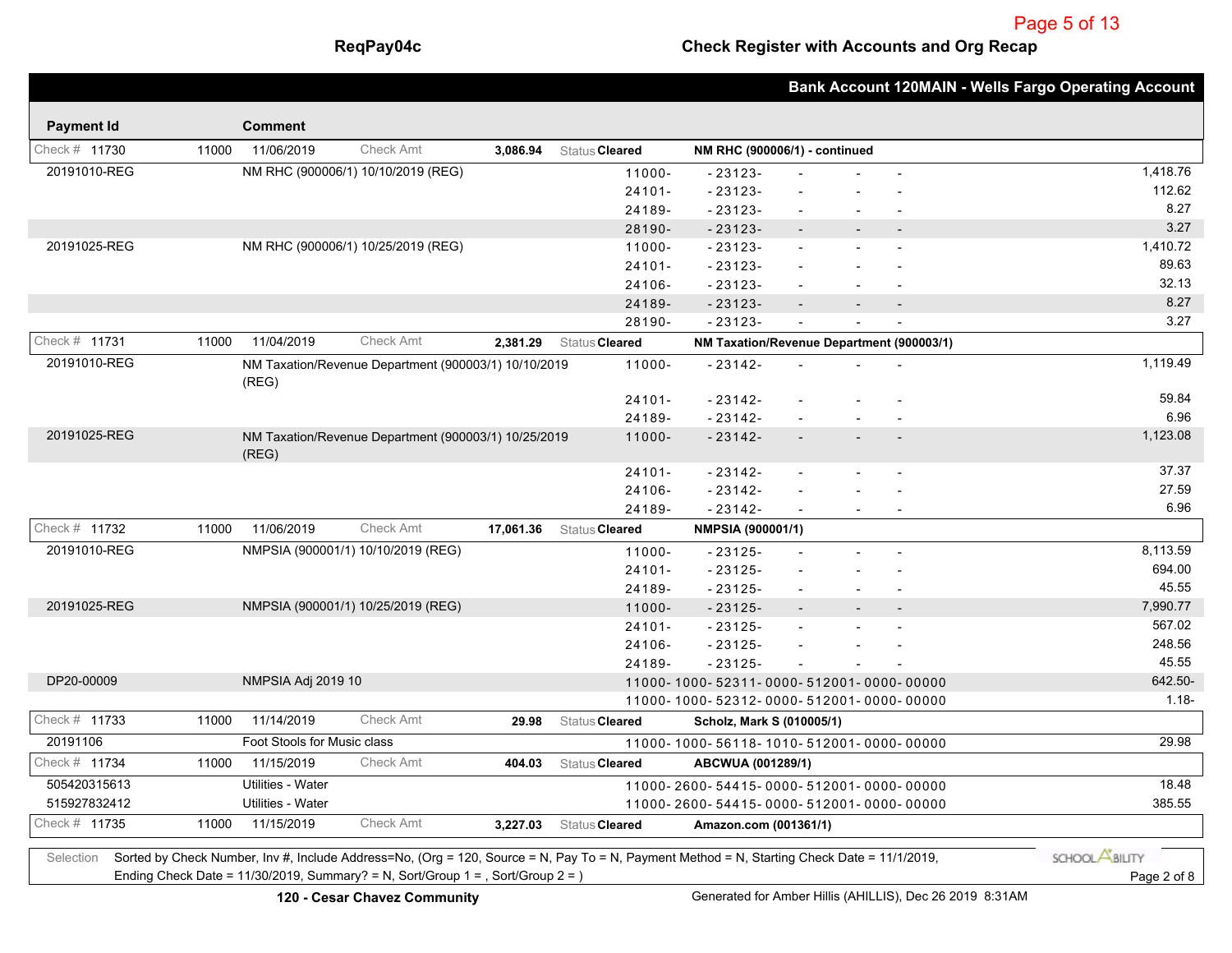|                   |       |                                           |                                                    |          |                |                                         | <b>Bank Account 120MAIN - Wells Fargo Operating Account</b> |
|-------------------|-------|-------------------------------------------|----------------------------------------------------|----------|----------------|-----------------------------------------|-------------------------------------------------------------|
| <b>Payment Id</b> |       | <b>Comment</b>                            |                                                    |          |                |                                         |                                                             |
| Check # 11735     | 11000 | 11/15/2019                                | <b>Check Amt</b>                                   | 3,227.03 | Status Cleared | Amazon.com (001361/1) - continued       |                                                             |
| 435645654675      |       | ClassroomSupplies                         |                                                    |          |                | 11000-1000-56118-1010-512001-0000-00000 | 191.97                                                      |
| 435769444653      |       |                                           | Classroom Supplies for Growing Communities Class   |          |                | 11000-1000-56118-1010-512001-0000-00000 | 15.58                                                       |
| 436359673988      |       | Nurse Office Supplies                     |                                                    |          |                | 11000-2100-56118-0000-512001-0000-00000 | 5.15                                                        |
| 436376439655      |       | <b>Nurse Office Supplies</b>              |                                                    |          |                | 11000-2100-56118-0000-512001-0000-00000 | 16.01                                                       |
| 436757568548      |       | <b>Office Supplies</b>                    |                                                    |          |                | 11000-2500-56118-0000-512001-0000-00000 | 75.76                                                       |
| 445348455355      |       | <b>Music Instruments for Guitar Class</b> |                                                    |          |                | 11000-1000-57332-1010-512001-0000-00000 | 69.99                                                       |
| 446543676555      |       | <b>Office Supplies</b>                    |                                                    |          |                | 11000-2500-56118-0000-512001-0000-00000 | 37.92                                                       |
| 447873574447      |       | <b>Office Supplies</b>                    |                                                    |          |                | 11000-2500-56118-0000-512001-0000-00000 | 146.94                                                      |
| 448583755398      |       | <b>Office Supplies</b>                    |                                                    |          |                | 11000-2500-56118-0000-512001-0000-00000 | 61.52                                                       |
| 455735776783      |       | Math Classroom Supplies                   |                                                    |          |                | 11000-1000-56118-1010-512001-0000-00000 | 36.94                                                       |
| 456599488683      |       | Warming Kitchen Supplies                  |                                                    |          |                | 21000-3100-56118-0000-512001-0000-00000 | 182.03                                                      |
| 465349695463      |       | <b>Office Supplies</b>                    |                                                    |          |                | 11000-2500-56118-0000-512001-0000-00000 | 294.02                                                      |
| 467559699374      |       | Office Supplies                           |                                                    |          |                | 11000-2500-56118-0000-512001-0000-00000 | 3.59                                                        |
| 533968763578      |       | English Class Books                       |                                                    |          |                | 27109-1000-56107-1010-512001-0000-00000 | 21.47                                                       |
| 549748595653      |       | <b>Classroom Supplies</b>                 |                                                    |          |                | 11000-1000-56118-1010-512001-0000-00000 | 41.97                                                       |
| 556947545976      |       | <b>Nurse Office Supplies</b>              |                                                    |          |                | 11000-2100-56118-0000-512001-0000-00000 | 17.91                                                       |
| 637589774835      |       |                                           | Classroom Supplies for Science Class               |          |                | 11000-1000-56118-1010-512001-0000-00000 | 237.57                                                      |
| 637847369548      |       | DVD for English Class                     |                                                    |          |                | 11000-1000-56118-1010-512001-0000-00000 | 25.95                                                       |
| 645548558965      |       | Warming Kitchen Supplies                  |                                                    |          |                | 21000-3100-56118-0000-512001-0000-00000 | 6.99                                                        |
| 66359369679       |       | <b>Nurse Office Supplies</b>              |                                                    |          |                | 11000-2100-56118-0000-512001-0000-00000 | 30.92                                                       |
| 678893435495      |       |                                           | E-Z Up Canopy for Outdoor School Advertising       |          |                | 11000-2500-56118-0000-512001-0000-00000 | 188.49                                                      |
| 683484465336      |       | <b>Nurse Office Supplies</b>              |                                                    |          |                | 11000-2100-56118-0000-512001-0000-00000 | 254.08                                                      |
| 687978983845      |       | <b>Nurse Office Supplies</b>              |                                                    |          |                | 11000-2100-56118-0000-512001-0000-00000 | 28.80                                                       |
| 697694635953      |       |                                           | ClassroomSupplies for Roberta Griego               |          |                | 11000-1000-56118-1010-512001-0000-00000 | 22.98                                                       |
| 745979736545      |       | Warming Kitchen Supplies                  |                                                    |          |                | 21000-3100-56118-0000-512001-0000-00000 | 47.79                                                       |
| 763773849788      |       | <b>Office Supplies</b>                    |                                                    |          |                | 11000-2500-56118-0000-512001-0000-00000 | 77.16                                                       |
| 835443455743      |       | Piano Pedal for Guitar Class              |                                                    |          |                | 11000-1000-56118-1010-512001-0000-00000 | 31.74                                                       |
| 843393858588      |       | <b>Computer Lab Charging Cords</b>        |                                                    |          |                | 11000-2200-56118-0000-512001-0000-00000 | 63.86                                                       |
| 855579563694      |       | Office Supplies                           |                                                    |          |                | 11000-2500-56118-0000-512001-0000-00000 | 703.21                                                      |
| 876879588353      |       | <b>Computer Lab Charging Cords</b>        |                                                    |          |                | 11000-2200-56118-0000-512001-0000-00000 | 29.41                                                       |
| 888369376576      |       | Music Instruments for Guitar Class        |                                                    |          |                | 11000-1000-57332-1010-512001-0000-00000 | 99.99                                                       |
| 894585839533      |       | <b>Computer Hard Drive</b>                |                                                    |          |                | 11000-2200-56118-0000-512001-0000-00000 | 34.64                                                       |
| 959898546563      |       |                                           | Classroom Supplies for Science Class               |          |                | 11000-1000-56118-1010-512001-0000-00000 | 32.87                                                       |
| 967795436549      |       | <b>History Class Supplies</b>             |                                                    |          |                | 11000-1000-56118-1010-512001-0000-00000 | 43.94                                                       |
| 984689445866      |       |                                           | ClassroomSupplies for Roberta Griego, RD 180 Class |          |                | 11000-1000-56118-1010-512001-0000-00000 | 47.87                                                       |
| Check # 11736     | 11000 | 11/15/2019                                | Check Amt                                          | 200.00   | Status Cleared | Bennett, Tabatha (010080/1)             |                                                             |

Selection Sorted by Check Number, Inv #, Include Address=No, (Org = 120, Source = N, Pay To = N, Payment Method = N, Starting Check Date = 11/1/2019, Ending Check Date = 11/30/2019, Summary? = N, Sort/Group 1 = , Sort/Group 2 = ) Page 3 of 8

SCHOOL **ABILITY**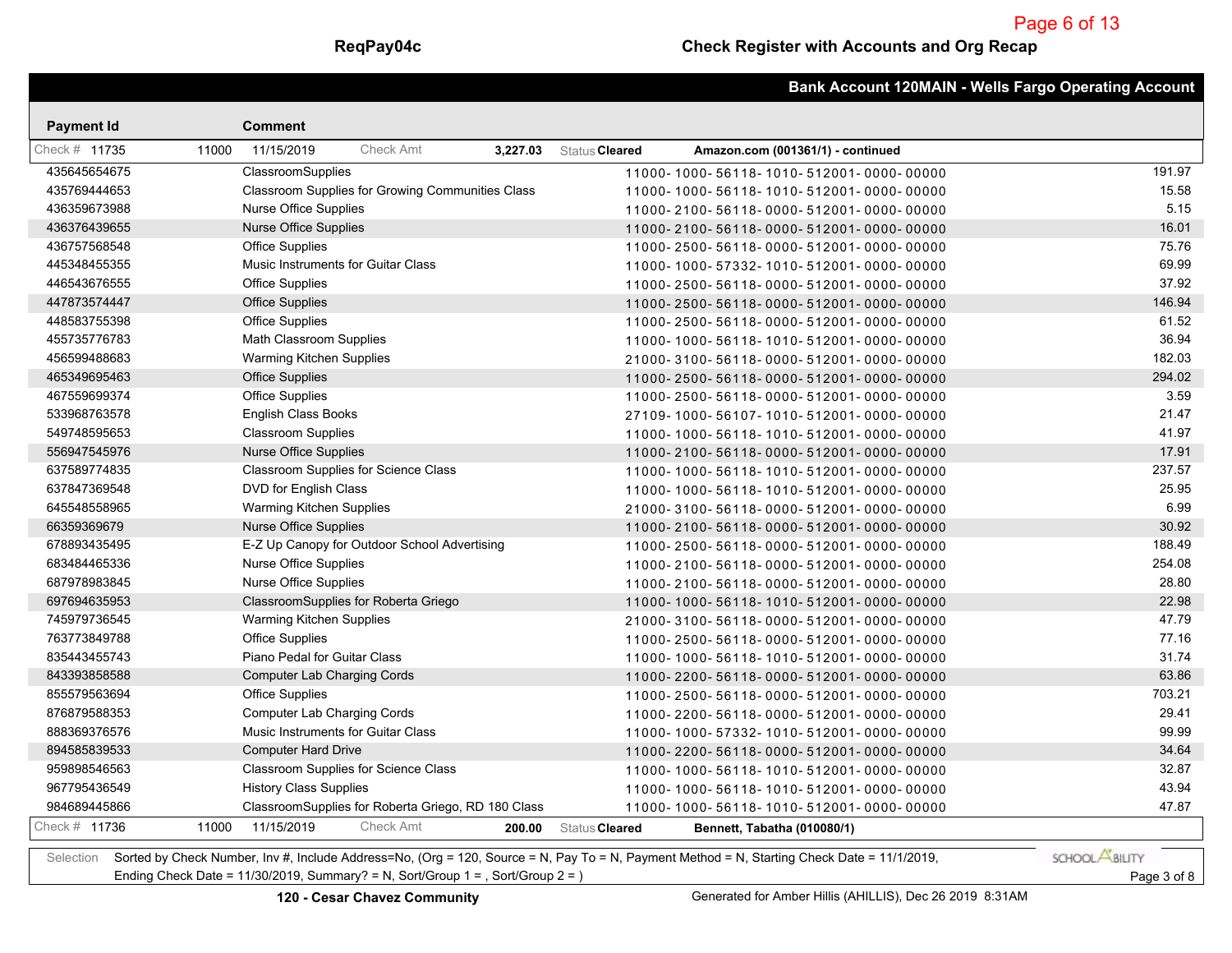|                                    |       |                              |                                              |                                                                                    |                |                                        |                                                                                                                                             | <b>Bank Account 120MAIN - Wells Fargo Operating Account</b> |
|------------------------------------|-------|------------------------------|----------------------------------------------|------------------------------------------------------------------------------------|----------------|----------------------------------------|---------------------------------------------------------------------------------------------------------------------------------------------|-------------------------------------------------------------|
|                                    |       | <b>Comment</b>               |                                              |                                                                                    |                |                                        |                                                                                                                                             |                                                             |
| <b>Payment Id</b><br>Check # 11736 | 11000 | 11/15/2019                   | Check Amt                                    | 200.00                                                                             | Status Cleared |                                        | Bennett, Tabatha (010080/1) - continued                                                                                                     |                                                             |
| 20191014                           |       | Yoga for Staff Inservice     |                                              |                                                                                    |                |                                        | 11000-2400-55915-0000-512001-0000-00000                                                                                                     | 200.00                                                      |
| Check # 11737                      | 11000 | 11/15/2019                   | <b>Check Amt</b>                             | 97.38                                                                              | Status Cleared | <b>Century Link (001355/1)</b>         |                                                                                                                                             |                                                             |
| 0147 272B 2019 11 01               |       | phone fax services           |                                              |                                                                                    |                |                                        | 11000-2600-54416-0000-512001-0000-00000                                                                                                     | 97.38                                                       |
| Check # 11738                      | 11000 | 11/15/2019                   | Check Amt                                    | 2.02                                                                               | Status Cleared | <b>Century Link (001355/1)</b>         |                                                                                                                                             |                                                             |
| 1466 156B 2019 10 28               |       | phone fax services           |                                              |                                                                                    |                |                                        | 11000-2600-54416-0000-512001-0000-00000                                                                                                     | 2.02                                                        |
| Check # 11739                      | 11000 | 11/15/2019                   | <b>Check Amt</b>                             | 120.82                                                                             | Status Cleared | <b>Kelly Services, Inc. (010008/1)</b> |                                                                                                                                             |                                                             |
| 184358                             |       | Substitute Services for FY20 |                                              |                                                                                    |                |                                        | 11000-1000-55915-1010-512001-0000-00000                                                                                                     | 120.82                                                      |
| Check # 11740                      | 24106 | 11/15/2019                   | <b>Check Amt</b>                             | 1,312.50                                                                           | Status Cleared |                                        | LSG and Associates, Inc. (010013/1)                                                                                                         |                                                             |
| 3651                               |       | SLP and OT Services          |                                              |                                                                                    |                |                                        | 24106-2100-53212-2000-512001-0000-00000                                                                                                     | 1,312.50                                                    |
| Check # 11741                      | 21000 | 11/15/2019                   | <b>Check Amt</b>                             | 6,349.50                                                                           | Status Cleared | NaMa Catering (001495/1)               |                                                                                                                                             |                                                             |
| 1320                               |       | <b>Food Services</b>         |                                              |                                                                                    |                |                                        | 21000-3100-56116-0000-512001-0000-00000                                                                                                     | 6,349.50                                                    |
| Check # 11742                      | 23000 | 11/15/2019                   | <b>Check Amt</b>                             | 433.99                                                                             | Status Cleared | Sam's Club & Wal-mart (000935/1)       |                                                                                                                                             |                                                             |
| 20191107                           |       |                              | Thanksgiving Food Drive & Bake Sale Supplies |                                                                                    |                |                                        | 23000-1000-56118-0000-512001-0000-00000                                                                                                     | 195.87                                                      |
| 931700446155                       |       | <b>Snacks for Testing</b>    |                                              |                                                                                    |                |                                        | 23000-1000-56118-1010-512001-0000-00000                                                                                                     | 45.66                                                       |
| P9280009701GRRM65                  |       | Warming Kitchen Paper Goods  |                                              |                                                                                    |                |                                        | 11000-1000-56118-1010-512001-0000-00000                                                                                                     | 192.46                                                      |
| Check # 11743                      | 11000 | 11/15/2019                   | <b>Check Amt</b>                             | 25,473.92                                                                          | Status Cleared |                                        | NM Educational RetirementBoard (900005/1)                                                                                                   |                                                             |
| 20191010-REG                       |       |                              |                                              | NM Educational RetirementBoard (900005/1) 10/10/2019                               | 11000-         | $-23124-$                              |                                                                                                                                             | 11,749.45                                                   |
|                                    |       | (REG)                        |                                              |                                                                                    |                |                                        |                                                                                                                                             |                                                             |
|                                    |       |                              |                                              |                                                                                    | $24101 -$      | $-23124-$                              |                                                                                                                                             | 910.69                                                      |
|                                    |       |                              |                                              |                                                                                    | 24189-         | $-23124-$                              |                                                                                                                                             | 68.46                                                       |
|                                    |       |                              |                                              |                                                                                    | 28190-         | $-23124-$                              |                                                                                                                                             | 23.98                                                       |
| 20191025-REG                       |       | (REG)                        |                                              | NM Educational RetirementBoard (900005/1) 10/25/2019                               | 11000-         | $-23124-$                              |                                                                                                                                             | 11,660.74                                                   |
|                                    |       |                              |                                              |                                                                                    | $24101 -$      | $-23124-$                              |                                                                                                                                             | 742.41                                                      |
|                                    |       |                              |                                              |                                                                                    | 24106-         | $-23124-$                              |                                                                                                                                             | 266.10                                                      |
|                                    |       |                              |                                              |                                                                                    | 24189-         | $-23124-$                              | $\overline{\phantom{a}}$                                                                                                                    | 68.46                                                       |
|                                    |       |                              |                                              |                                                                                    | 28190-         | $-23124-$                              |                                                                                                                                             | 23.98                                                       |
| DP20-00010                         |       | ERB Adj 2019 10              |                                              |                                                                                    |                |                                        | 11000-1000-52111-0000-512001-0000-00000                                                                                                     | 40.35-                                                      |
| Check # 11744                      | 11000 | 11/21/2019                   | Check Amt                                    | 224.93                                                                             | Status Cleared | EFTPS (900004/1)                       |                                                                                                                                             |                                                             |
| DP20-00011                         |       | CP165                        |                                              |                                                                                    |                |                                        | 11000-2900-58211-0000-512001-0000-00000                                                                                                     | 224.93                                                      |
| * Break in sequence                |       |                              |                                              |                                                                                    |                |                                        |                                                                                                                                             |                                                             |
| Check # 11746                      | 11000 | 11/21/2019                   | Check Amt                                    | 281.91                                                                             | Status Cleared |                                        | Albuquerque Publishing (000259/1)                                                                                                           |                                                             |
| I0001458579-0814B                  |       | Advertising                  |                                              |                                                                                    |                |                                        | 11000-2500-55400-0000-512001-0000-00000                                                                                                     | 19.59                                                       |
| 10001463177-0925                   |       | Advertising                  |                                              |                                                                                    |                |                                        | 11000-2500-55400-0000-512001-0000-00000                                                                                                     | 172.60                                                      |
| Selection                          |       |                              |                                              |                                                                                    |                |                                        | Sorted by Check Number, Inv #, Include Address=No, (Org = 120, Source = N, Pay To = N, Payment Method = N, Starting Check Date = 11/1/2019, | SCHOOL <b>ASILITY</b>                                       |
|                                    |       |                              |                                              | Ending Check Date = $11/30/2019$ , Summary? = N, Sort/Group 1 = , Sort/Group 2 = ) |                |                                        |                                                                                                                                             | Page 4 of 8                                                 |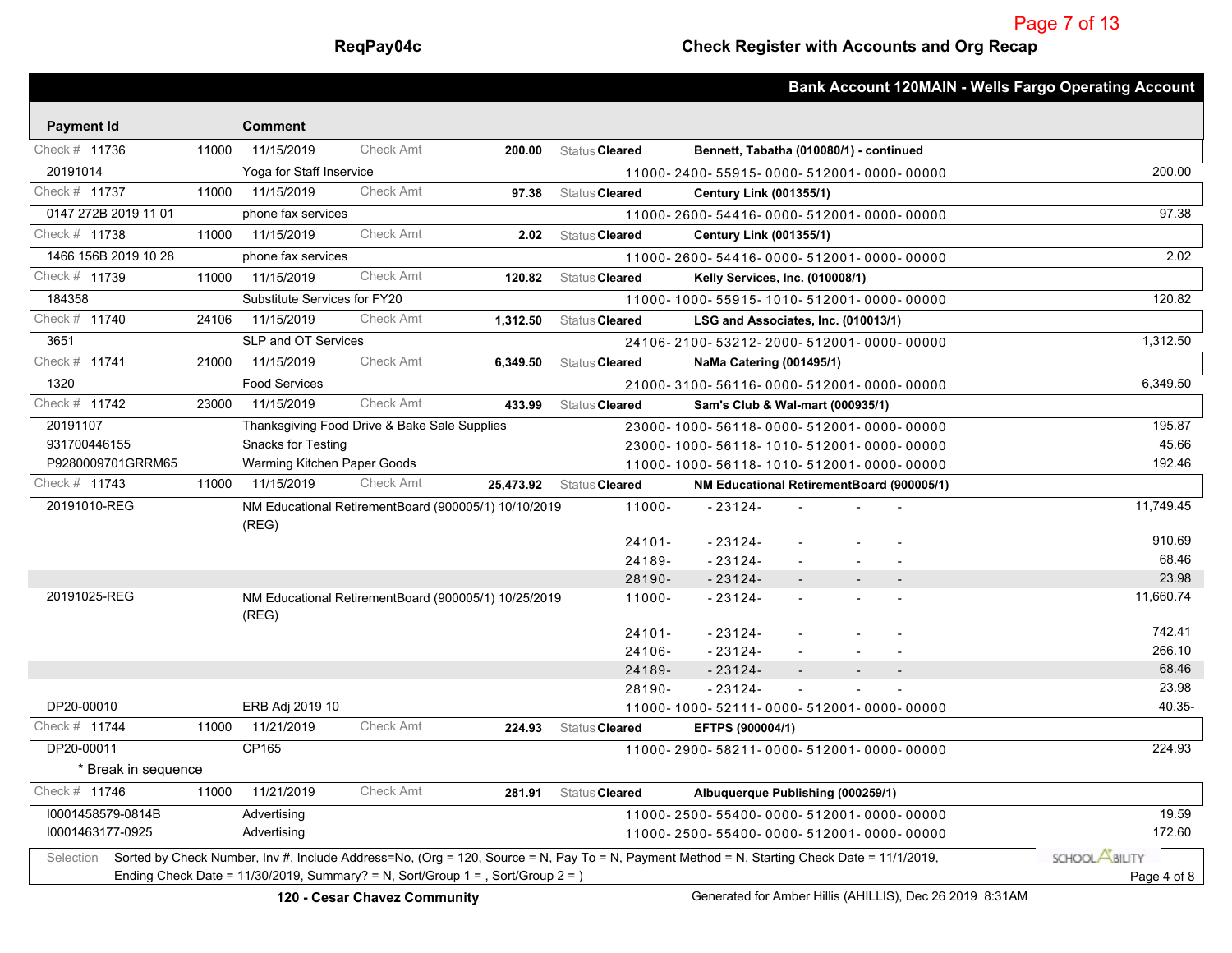|                        |                              |                                                |          |                       | <b>Bank Account 120MAIN - Wells Fargo Operating Account</b> |          |
|------------------------|------------------------------|------------------------------------------------|----------|-----------------------|-------------------------------------------------------------|----------|
| <b>Payment Id</b>      | <b>Comment</b>               |                                                |          |                       |                                                             |          |
| Check # 11746<br>11000 | 11/21/2019                   | <b>Check Amt</b>                               | 281.91   | Status Cleared        | Albuquerque Publishing (000259/1) - continued               |          |
| 10001464323-1004       | Advertising                  |                                                |          |                       | 11000-2500-55400-0000-512001-0000-00000                     | 64.72    |
| MDA3975-1025           | Advertising                  |                                                |          |                       | 11000-2500-55400-0000-512001-0000-00000                     | 25.00    |
| Check # 11747<br>11000 | 11/21/2019                   | <b>Check Amt</b>                               | 12.00    | Status Printed        | Better Homes and Gardens Billing Center (001308/1)          |          |
| BHGR3R604B             | Classroom Magazine           |                                                |          |                       | 11000-1000-56118-1010-512001-0000-00000                     | 12.00    |
| Check # 11748<br>11000 | 11/21/2019                   | <b>Check Amt</b>                               | 423.73   | Status <b>Cleared</b> | Bremmany, LLC (001586/1)                                    |          |
| NM16812                | <b>Cleaning Services</b>     |                                                |          |                       | 11000-2600-56118-0000-512001-0000-00000                     | 423.73   |
| Check # 11749<br>11000 | 11/21/2019                   | <b>Check Amt</b>                               | 3,536.14 | Status <b>Cleared</b> | CliftonLarsonAllen LLP (901009/1)                           |          |
| 2303663                | <b>Audit Services</b>        |                                                |          |                       | 11000-2300-53411-0000-512001-0000-00000                     | 3,536.14 |
| Check # 11750<br>11000 | 11/21/2019                   | <b>Check Amt</b>                               | 79.00    | Status Printed        | Education Week (000780/1)                                   |          |
| 19900142578            | Classroom Magazine           |                                                |          |                       | 11000-1000-56118-1010-512001-0000-00000                     | 79.00    |
| Check # 11751<br>11000 | 11/21/2019                   | <b>Check Amt</b>                               | 44.97    | Status Cleared        | Food Network Magazine (001217/1)                            |          |
| 20191012               | Classroom Magazine           |                                                |          |                       | 11000-2400-56118-0000-512001-0000-00000                     | 44.97    |
| Check # 11752<br>11000 | 11/21/2019                   | <b>Check Amt</b>                               | 9.00     | Status Cleared        | Good Housekeeping Magazine (001218/2)                       |          |
| 0871175204             | Classroom Magazine           |                                                |          |                       | 11000-1000-56118-1010-512001-0000-00000                     | 9.00     |
| Check # 11753<br>11000 | 11/21/2019                   | <b>Check Amt</b>                               | 140.24   | Status Cleared        | LaBarge Landscape (010003/1)                                |          |
| 39806                  | Monthly Landscaping Services |                                                |          |                       | 11000-2600-54312-0000-512001-0000-00000                     | 140.24   |
| Check # 11754<br>11000 | 11/21/2019                   | <b>Check Amt</b>                               | 126.82   | Status Cleared        | New Mexico Gas Company (001288/1)                           |          |
| 20191118               | Utilities - Gas              |                                                |          |                       | 11000-2600-54412-0000-512001-0000-00000                     | 126.82   |
| Check # 11755<br>11000 | 11/21/2019                   | <b>Check Amt</b>                               | 17.00    | Status Printed        | New Mexico Magazine (001296/1)                              |          |
| 3947017                | <b>Classroom Magazines</b>   |                                                |          |                       | 11000-1000-56118-1010-512001-0000-00000                     | 17.00    |
| Check # 11756<br>11000 | 11/21/2019                   | <b>Check Amt</b>                               | 35.00    | Status Printed        | Sports Illustrated (001059/1)                               |          |
| SPI34101               | Classroom Magazine           |                                                |          |                       | 11000-1000-56118-1010-512001-0000-00000                     | 35.00    |
| Check # 11757<br>11000 | 11/21/2019                   | <b>Check Amt</b>                               | 39.75    | Status Printed        | Time Magazine (000619/1)                                    |          |
| TIM30302               | Classroom Magazine           |                                                |          |                       | 11000-1000-56118-1010-512001-0000-00000                     | 39.75    |
| Check # 11758<br>11000 | 11/26/2019                   | <b>Check Amt</b>                               | 10.59    | Status Printed        | ABCWUA (001289/1)                                           |          |
| 1578579560             | <b>Utilities - Water</b>     |                                                |          |                       | 11000-2600-54415-0000-512001-0000-00000                     | 10.59    |
| Check # 11759<br>11000 | 11/26/2019                   | <b>Check Amt</b>                               | 858.30   | Status Printed        | ACES (001522/2)                                             |          |
| 4731                   |                              | SPED Consultant - Professional Services - Baca |          |                       | 11000-2100-53211-2000-512001-0000-00000                     | 227.50   |
| 4732                   |                              | SPED Consultant - Professional Services - Baca |          |                       | 11000-2100-53211-2000-512001-0000-00000                     | 630.80   |
| Check # 11760<br>11000 | 11/26/2019                   | <b>Check Amt</b>                               | 313.51   | Status Printed        | ACR LLC (001267/2)                                          |          |
| 4851                   | <b>STARs</b>                 |                                                |          |                       | 11000-2100-55915-0000-512001-0000-00000                     | 313.51   |
| Check # 11761<br>11000 | 11/26/2019                   | <b>Check Amt</b>                               | 91.15    | Status <b>Printed</b> | Arness, Tani (000696/1)                                     |          |

Selection Sorted by Check Number, Inv #, Include Address=No, (Org = 120, Source = N, Pay To = N, Payment Method = N, Starting Check Date = 11/1/2019, Ending Check Date = 11/30/2019, Summary? = N, Sort/Group 1 = , Sort/Group 2 = ) Page 5 of 8

SCHOOL **ABILITY**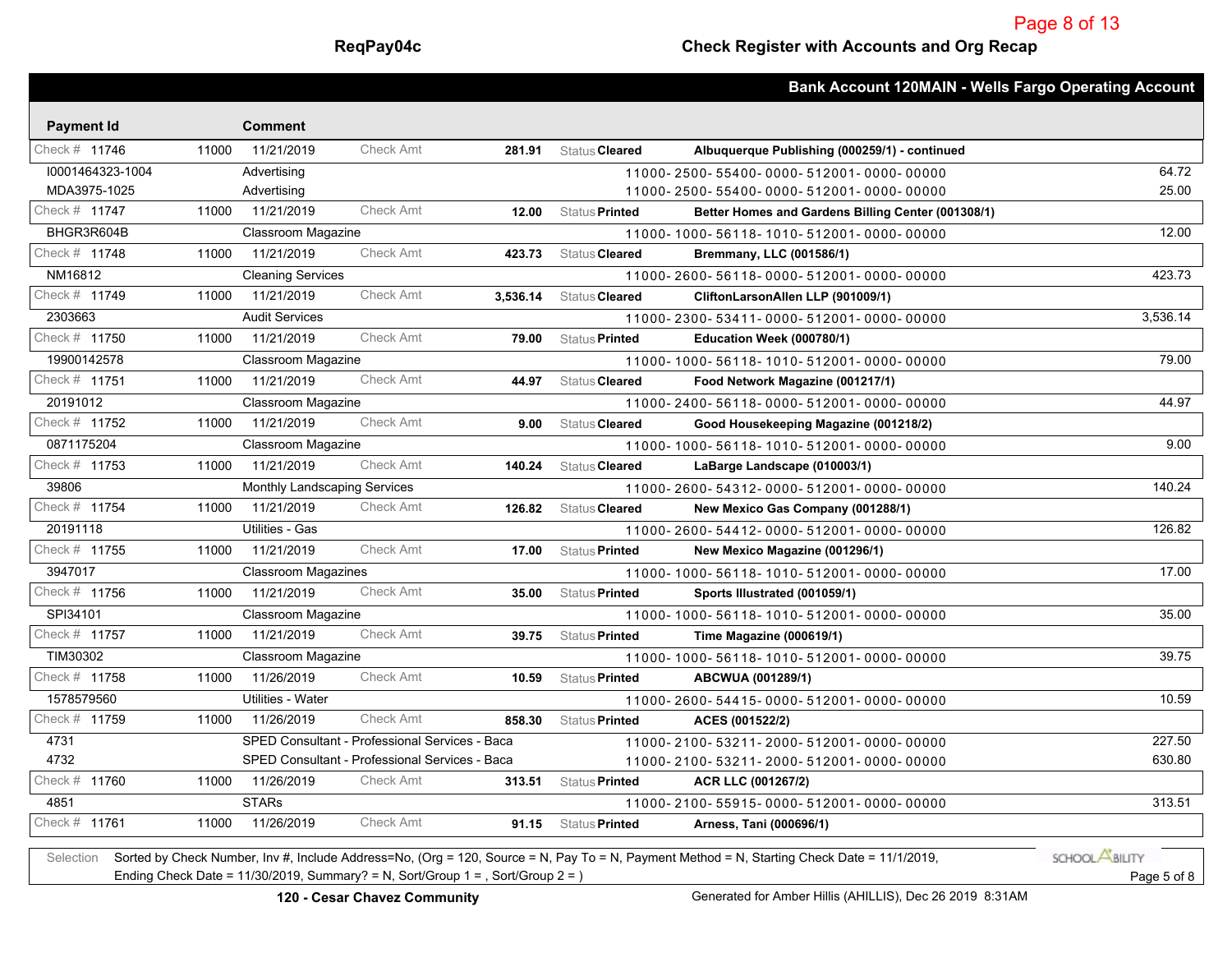|                                                                                                                                                                                                                                |       |                                    |                                                      |           |                       |                                             |  |                          |                          | <b>Bank Account 120MAIN - Wells Fargo Operating Account</b> |
|--------------------------------------------------------------------------------------------------------------------------------------------------------------------------------------------------------------------------------|-------|------------------------------------|------------------------------------------------------|-----------|-----------------------|---------------------------------------------|--|--------------------------|--------------------------|-------------------------------------------------------------|
|                                                                                                                                                                                                                                |       |                                    |                                                      |           |                       |                                             |  |                          |                          |                                                             |
| <b>Payment Id</b><br>Check # 11761                                                                                                                                                                                             | 11000 | <b>Comment</b><br>11/26/2019       | <b>Check Amt</b>                                     |           |                       |                                             |  |                          |                          |                                                             |
|                                                                                                                                                                                                                                |       |                                    |                                                      | 91.15     | Status Printed        | Arness, Tani (000696/1) - continued         |  |                          |                          |                                                             |
| 20191115                                                                                                                                                                                                                       |       |                                    | Per Diem for Conference 11/13 - 16/2019              |           |                       | 11000-2400-55813-0000-512001-0000-00000     |  |                          |                          | 91.15                                                       |
| Check # 11762                                                                                                                                                                                                                  | 11000 | 11/26/2019                         | <b>Check Amt</b>                                     | 38,457.70 | Status Cleared        | <b>CCCS Education Foundation (001285/1)</b> |  |                          |                          |                                                             |
| 80                                                                                                                                                                                                                             |       | <b>Monthly Rent</b>                |                                                      |           |                       | 11000-2600-54610-0000-512001-0000-00000     |  |                          |                          | 25,816.03                                                   |
| Check # 11763                                                                                                                                                                                                                  |       |                                    | Check Amt                                            |           |                       | 31200-4000-54610-0000-512001-0000-00000     |  |                          |                          | 12,641.67                                                   |
|                                                                                                                                                                                                                                | 11000 | 11/26/2019                         |                                                      | 6.34      | Status Printed        | <b>Century Link (001355/1)</b>              |  |                          |                          |                                                             |
| 1480901820                                                                                                                                                                                                                     |       | phone fax services                 |                                                      |           |                       | 11000-2600-54416-0000-512001-0000-00000     |  |                          |                          | 6.34                                                        |
| Check # 11764                                                                                                                                                                                                                  | 11000 | 11/26/2019                         | <b>Check Amt</b>                                     | 220.48    | Status <b>Printed</b> | Kelly Services, Inc. (010008/1)             |  |                          |                          |                                                             |
| 191585                                                                                                                                                                                                                         |       | Substitute Services for FY20       |                                                      |           |                       | 11000-1000-55915-1010-512001-0000-00000     |  |                          |                          | 220.48                                                      |
| Check # 11765                                                                                                                                                                                                                  | 24106 | 11/26/2019                         | <b>Check Amt</b>                                     | 810.00    | Status Printed        | LSG and Associates, Inc. (010013/1)         |  |                          |                          |                                                             |
| 3677                                                                                                                                                                                                                           |       | SLP and OT Services                |                                                      |           |                       | 24106-2100-53212-2000-512001-0000-00000     |  |                          |                          | 570.00                                                      |
| 3678                                                                                                                                                                                                                           |       | SLP and OT Services                |                                                      |           |                       | 11000-2100-53213-2000-512001-0000-00000     |  |                          |                          | 240.00                                                      |
| Check # 11766                                                                                                                                                                                                                  | 11000 | 11/26/2019                         | Check Amt                                            | 11.060.63 | Status <b>Printed</b> | Matthews Fox, P.C. (001194/1)               |  |                          |                          |                                                             |
| 15459                                                                                                                                                                                                                          |       | <b>Attorney Fees</b>               |                                                      |           |                       | 11000-2300-53413-0000-512001-0000-00000     |  |                          |                          | 11,060.63                                                   |
| Check # 11767                                                                                                                                                                                                                  | 11000 | 11/26/2019                         | Check Amt                                            | 12.00     | Status Printed        | New Mexico Magazine (001296/1)              |  |                          |                          |                                                             |
| 24501031198496                                                                                                                                                                                                                 |       | Classroom Magazine                 |                                                      |           |                       | 11000-2400-56118-0000-512001-0000-00000     |  |                          |                          | 12.00                                                       |
| Check # 11768                                                                                                                                                                                                                  | 11000 | 11/26/2019                         | Check Amt                                            | 2,407.74  | Status Printed        | NM Taxation/Revenue Department (900003/1)   |  |                          |                          |                                                             |
| 20191108-REG                                                                                                                                                                                                                   |       | (REG)                              | NM Taxation/Revenue Department (900003/1) 11/08/2019 |           | 11000-                | $-23142-$                                   |  |                          |                          | 1,133.27                                                    |
|                                                                                                                                                                                                                                |       |                                    |                                                      |           | $24101 -$             | $-23142-$                                   |  |                          |                          | 37.37                                                       |
|                                                                                                                                                                                                                                |       |                                    |                                                      |           | 24106-                | $-23142-$                                   |  |                          |                          | 27.59                                                       |
|                                                                                                                                                                                                                                |       |                                    |                                                      |           | 24189-                | $-23142-$                                   |  | $\overline{\phantom{a}}$ | $\overline{\phantom{a}}$ | 6.20                                                        |
| 20191125-REG                                                                                                                                                                                                                   |       | (REG)                              | NM Taxation/Revenue Department (900003/1) 11/25/2019 |           | 11000-                | $-23142-$                                   |  |                          |                          | 1,130.81                                                    |
|                                                                                                                                                                                                                                |       |                                    |                                                      |           | $24101 -$             | $-23142-$                                   |  |                          |                          | 37.37                                                       |
|                                                                                                                                                                                                                                |       |                                    |                                                      |           | 24106-                | $-23142-$                                   |  |                          |                          | 27.59                                                       |
|                                                                                                                                                                                                                                |       |                                    |                                                      |           | 24189-                | $-23142-$                                   |  |                          |                          | 7.54                                                        |
| Check # 11769                                                                                                                                                                                                                  | 11000 | 11/26/2019                         | Check Amt                                            | 15.00     | Status Printed        | People Magazine (010011/1)                  |  |                          |                          |                                                             |
| PPE30600                                                                                                                                                                                                                       |       |                                    | Classroom Magazine, People En Espanol                |           |                       | 11000-1000-56118-1010-512001-0000-00000     |  |                          |                          | 15.00                                                       |
| Check # 11770                                                                                                                                                                                                                  | 11000 | 11/26/2019                         | <b>Check Amt</b>                                     | 1,617.72  | Status Printed        | PNM (000528/1)                              |  |                          |                          |                                                             |
| 20191118                                                                                                                                                                                                                       |       | Utilities - Electricity            |                                                      |           |                       | 11000-2600-54411-0000-512001-0000-00000     |  |                          |                          | 1,617.72                                                    |
| Check # 11771                                                                                                                                                                                                                  | 23000 | 11/26/2019                         | Check Amt                                            | 843.98    | Status Printed        | Sam's Club & Wal-mart (000935/1)            |  |                          |                          |                                                             |
| 3410809571078                                                                                                                                                                                                                  |       | Annual Membership Renewal          |                                                      |           |                       | 11000-2400-53711-0000-512001-0000-00000     |  |                          |                          | 100.00                                                      |
| 932400092882                                                                                                                                                                                                                   |       | Snacks for Title 1 Parent Inv. Mtg |                                                      |           |                       | 24101-1000-56118-1010-512001-0000-00000     |  |                          |                          | 75.72                                                       |
| 932400212879                                                                                                                                                                                                                   |       | Food for Thanksgiving Food Boxes   |                                                      |           |                       | 23000-1000-56118-0000-512001-0000-00000     |  |                          |                          | 329.81                                                      |
| Selection                                                                                                                                                                                                                      |       |                                    |                                                      |           |                       |                                             |  |                          |                          | SCHOOL <b>ASILITY</b>                                       |
| Sorted by Check Number, Inv #, Include Address=No, (Org = 120, Source = N, Pay To = N, Payment Method = N, Starting Check Date = 11/1/2019,<br>Ending Check Date = 11/30/2019, Summary? = N, Sort/Group 1 = , Sort/Group 2 = ) |       |                                    |                                                      |           |                       |                                             |  |                          | Page 6 of 8              |                                                             |